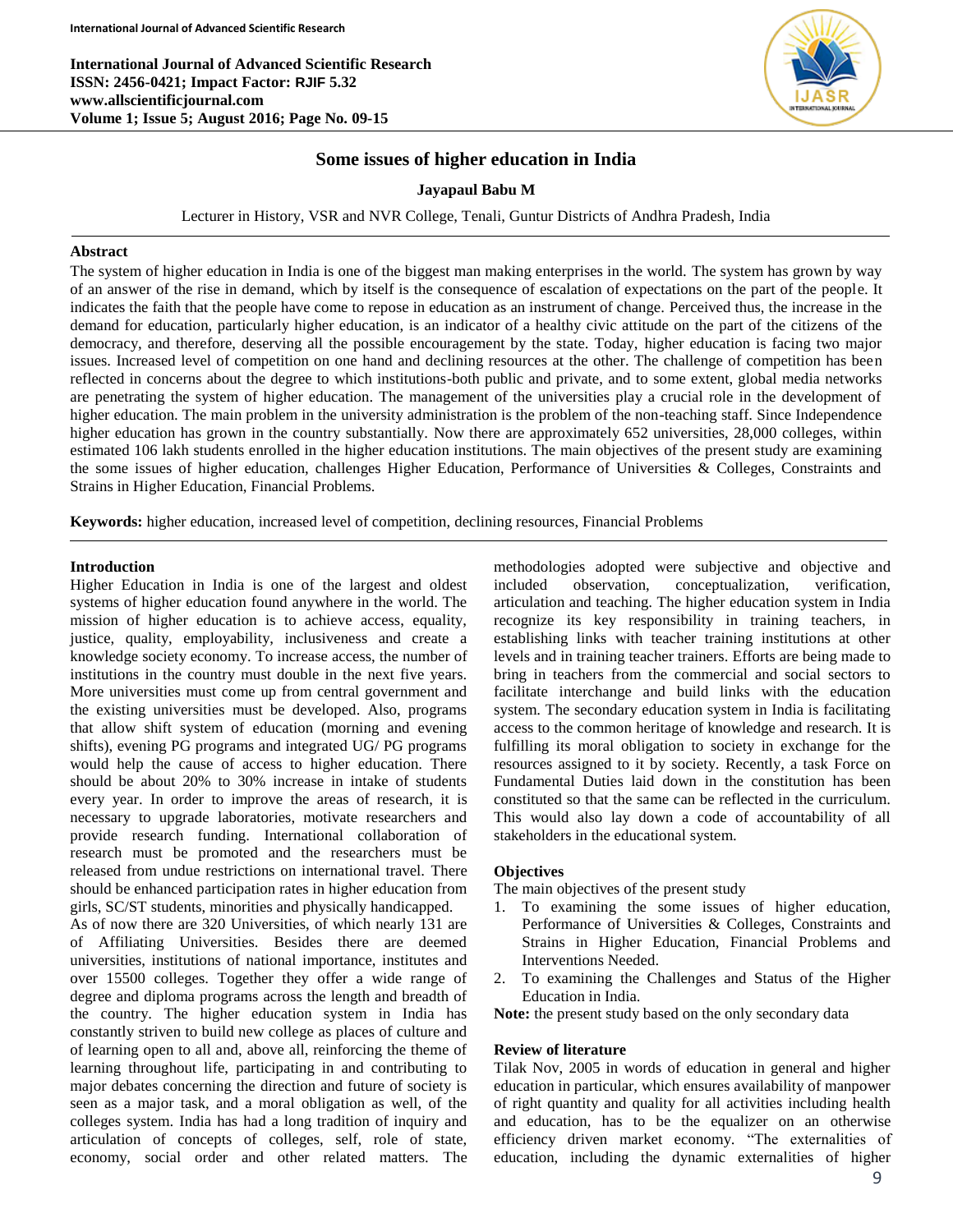#### **International Journal of Advanced Scientific Research**

education are indeed immense and they have profound positive effect on economic growth"

Amartya Sen 2005 we in Indian should aim for a substantial increase in these ratios to lay a strong foundation for national economic prosperity and equitable development. "The importance of nonsectarian and non-parochial school education that expands rather than reduces the reach of reasoning would be hard to exaggerate"

World Development Report 2007 the conventional wisdom on the role of education in economic development is being revised in terms of both theory and new evidence from India and other developing countries. Tertiary education is now considered critical from the standpoint of achieving overall economic and social development. In many developing countries earnings of workers with higher education have risen substantially unlike in the past. In Latin America and the Caribbean, labour market returns to those who completed primary or secondary education have declined sharply while the returns to those with tertiary education have improved.

### **Performance of Universities & Colleges**

Quality assessment in higher education is of global interest government and public demand for accountability from higher education institution has steadily increased over the past decade. Quality assessment is frequently undertaken in response to external authorities who expect clear, ratified criteria to be used in the accountability process. If the assessment is to be beneficial, change must be effected from within the institution. This means that administrators, faculty members, and students also need an understanding of the criteria that can guide and facilitate improvements in the way they function. Thus to be both valid and useful, the approach taken to assessment must be aligned or consistent with the goals of the institution assessment must be credible and incorporated.

## **Issues that Remain**

Though significant progress has been made in the provision of education for all girls, the task is not yet complete. There are several issues that need to be seriously addressed by educational planners and policy makers in the years to come. Some of these are:

- **Provision of post-primary education to girls in remote rural** areas and from disadvantaged groups;
- **Special focus on enrolment and retention of SC, ST, OBC** girls;
- Absence of data in case of educationally backward minorities;
- Education of out-of-school girls in the age group 10-18;
- Improvement of quality of state and state-aided schools;
- Curricular reforms to make education more meaningful and relevant;
- Continued trust on gender sensitive and gender inclusive curriculum and its transaction;
- Further gender inputs into pre-service and in-service education of teachers and teacher educators and textbook writers and textbook production boards;
- Higher proportion of women teachers in rural areas;
- Building up of intersectoral convergence with respect to education-health-nutrition of children and adolescent girls;
- Building up of a functional relationship between the education department and Panchayati Raj institutions;

 Lack of regular inflow of rural-urban statistics on girls' education.

## **Higher Education: Constraints and Strains:**

The system of higher education in India is one of the biggest man making enterprises in the world. The system has grown by way of an answer of the rise in demand, which by itself is the consequence of escalation of expectations on the part of the people. It indicates the faith that the people have come to repose in education as an instrument of change. Perceived thus, the increase in the demand for education, particularly higher education, is an indicator of a healthy civic attitude on the part of the citizens of the democracy, and therefore, deserving all the possible encouragement by the state.

In any social system, higher education has its due place. It provides valuable inputs for intellectual excellence, innovation and leadership which are the basic ingredients for the advancement of society in the modern world.

### **a) The constraints**

There are five major constraints on the system: 1. Philosophical constraints; 2. Cultural constraints; 3. Economic constraints 4. Operational constraints 5. Managerial constraints. This philosophical constraint underlies the psychomoral-intelectual vacuum the Indian higher educational scenario suffers from. The agonising part is its manifestation in the meaninglessness of the pursuit in the classrooms and on the campuses. This gets reflected in symptoms like agitations, strikes, work to rule movements, boycotts of examinations etc.

The cultural constraints are too obvious as witnessed in the people's attitudes to each other and towards their work. Anthropologically culture is a very powerful determinant of a person's perceptions of his roles as a member of society and the quality of the acquittal of his role. Education has been recognised as a potent acculturating force the world over. It is also recognised as liberating and empowering force. But, in order that it fulfils these missions, it must be allowed to operate in a cultural environment of freedom, fairness, and encouragement. The target of excellence has been a far cry in almost of all departments of our academic life. The work culture that prevails in our academic world bears no relevance to the looming challenges of globalisation and market friendly economy that are sought to be introduced in Indian life.

It is these economic constraints, among others, that have slowed down the process of qualitative improvement in areas of curriculum reconstruction, examination reform, teacher training, enrichment of infra-structural facilities, student services programme, open learning system, and R&D in higher education. It's a matter of grave concern for us to know that 40per cent of our colleges that are non-viable will ever acquire a modicum of resources that should justify existence as modest centers of higher learning. It's also a matter of equally serious concern how long the meritorious students from poorer sections will continue to be denied their fundamental right to education by being asked to pay capitation fees for admission and for subsequent continuance in the courses they are admitted to.

The managerial constraints that plague the system of higher education are a legacy of our colonial past that is ill at ease with the democratic present. For more than a century we have administered education through a culture of command and control at all levels. Participative management as a modern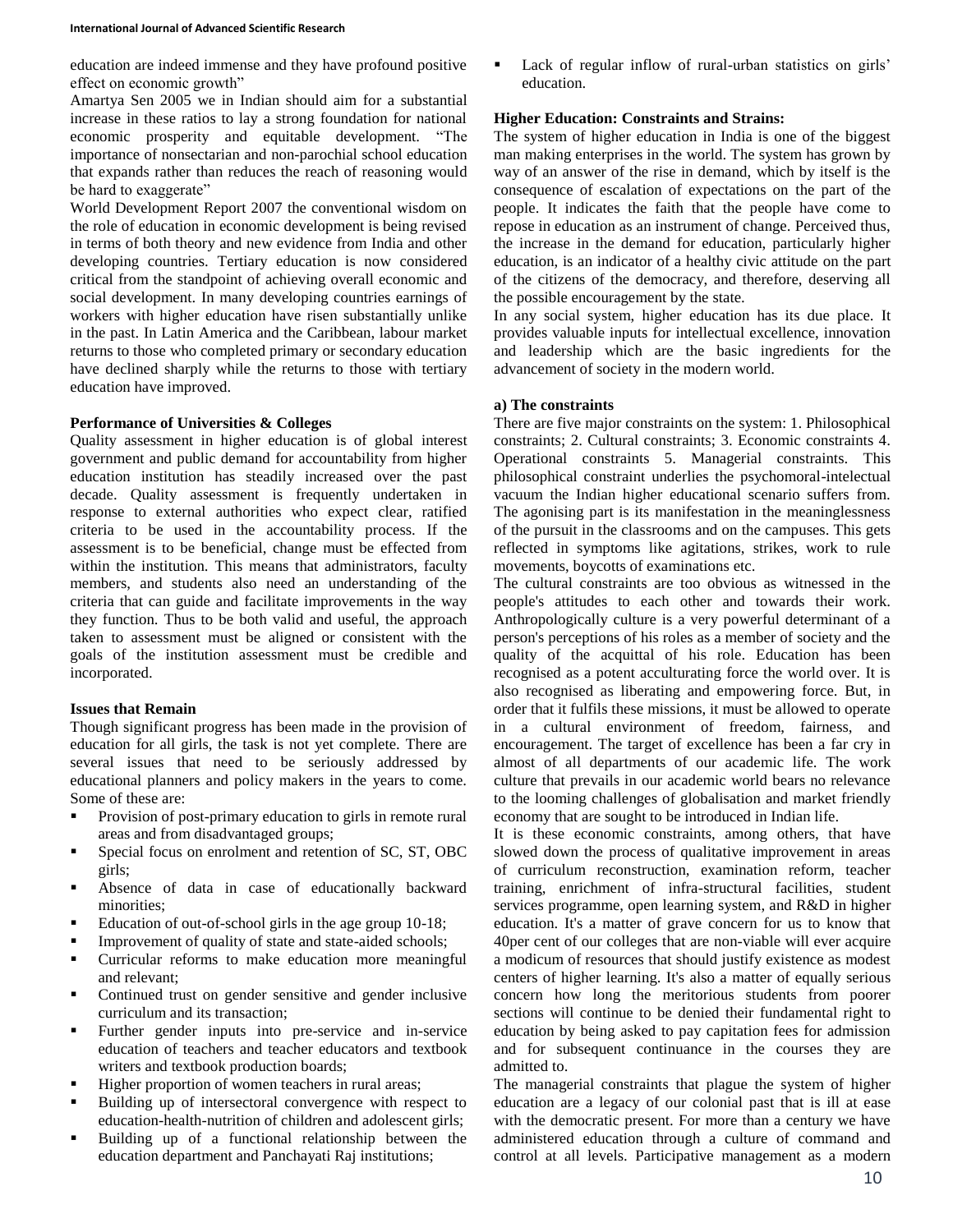strategy adopted in industry and business is a recent arrival in the field of education.

Unfortunately, these constraints persist in the system in one form or another and unvarying degrees, setting at thought our plans like the NEP (1986) at the macro level and institutional plans for improvement and excellence at the micro level.

### **b) The Strains**

While the system works under the five-fold constraints, it is also subjected to five-fold strains that further diminish its capability as an instrument of development of the youthful human resource of the country. The strains are: (i) systematic strains, (ii) demographic strains, (iii) developmental strains, (iv) political strains, and (v) ethical strains.

These strains exert pressure on the already fragile system and threaten its very existence. Among these the systematic are built in the structural organisation of our higher education, which is characterised by the affiliating mode bequeathed by the British, it is strictly hierarchical and therefore, dependent upon a bureaucracy whose work style harks back to the colonial past. Many a college and university in India have been experiencing these systematic strains and their first victim is the rules of law that must inter relate various subsystems into a cohesive organism. This does not happen very often, and so we witness the phenomenon of disintegration of the structure. One example of this is the cross purposes at which various constituents of a university or a college work. The demographic strains are simply frightening, both quantitatively and qualitatively. Instructions and classrooms are bursting at the seams. The result is proliferation of number. It seems the rising tide is unpreventable because the population of the country is multiplying and newer sections of population are entering the precincts of higher education. And recently the Supreme Court of India having declared education of all levels a fundamental right of the citizen, the trend is likely to increase in the years to come.

Qualitatively the first generation learners are increasingly swelling the ranks of college-going population. Gender wise women's participation is increasing at a greater pace. Region wise, the hitherto un-served areas are establishing new universities and colleges in a large number. Specialised higher education institutions are also added to the fraternity. This flood in number and diversity has put to considerable strain the age old mechanism, its facilities and offerings. The first casualty of this demographic deluge is the quality of life on the campuses and the quality of education imparted there. This leads to the developmental strains of the system. Higher education is an organic comprising several subsystems all of which are supposed to be welded into coherent whole, this can happen only if the developmental process that goes on constantly is a healthy, multidimensional process of unfolding and, thereby, of growing healthily.

Students can understand the diverse cultural and social systems of the people living in different parts of the country. In higher education in general, and technical education in particular, steps are needed to facilitate inter-regional mobility by providing equal access to every Indian of requisite merit, regardless of his origins.

## **Quality of Infrastructure**

The quality of infrastructure and the quality of education are closely interlinked. The quality of infrastructure available in

educational institutions is not up to the mark. The Kothari Commission of 1964 stipulated that the number of whole time students to be admitted to a college or university department should be determined with reference to laboratory, library and other facilities. But, after five decades the system is rapped and became dysfunctional. The infrastructure, laboratories, library are poorly organised. The physical facilities such as class rooms and other inputs are very poor. Class rooms are not fully equipped. The library facilities are limited and many libraries are not able to buy standard books and journals. Multiple copies of text books are not available. Reading facilities are limited. Laboratories are not fully equipped with modern equipment. Practical work is reduced to mere rituals.

## **Financial Problems**

In recent years many universities are found facing major financial crunch. The UGC is the funding agency to the universities itself is in financial crisis and is unable to get sufficient funds from the Central Government. The major source of finance for the universities is state governments concern. The financial position of almost all the state governments in the country is very weak and the state governments are not able to grant required funds to the universities. Universities are asked to mobilise resources of their own. The fee structure in the universities is very low and hence the universities are forced to depend again on the government for finance.

Universities are facing a major financial crunch. UGC has been getting less and less funds with the result that it can no longer meet its commitments to the universities. In the initial years, while the Government funds accounted for about 57 per cent of the total income of these institutions, this has gone up to 81.5 per cent in 1983-84 and the percentage is probably even much higher today.

## **Intervention Needed**

As already pointed out, the situation with respect to girls' education varies considerably across the country. Therefore, interventions have to be worked out in a contextual manner. However, following are some general proposals that may help in tackling the various issues confronting girls' education in the country.

- A large number of girls from remote and small rural habitations continue to get excluded from primary education. It is necessary to create part or alternative schooling in small un-served habitations.
- It is necessary to upgrade all primary schools to middle schools. Girls do not cross village boundaries ordinarily. The 3 km radial distance for a middle school is forbidding at times due to terrain or reasons of personal safety. Moreover, if all the feeder primary schools are able to retain all entrants in class I and nearly all of them pass out of class V, the present serving middle schools can by no means take in all primary school graduates. Further, there is enough evidence that girls continue on to higher classes wherever there are complete middle/secondary or higher secondary schools within the village.
- Make all weather motorable roads to all villages as a first charge and provide free school bus service to all elementary school children (classes I-VIII) and to girls up to higher secondary level. The trade-off between expenditure on building an additional 2 million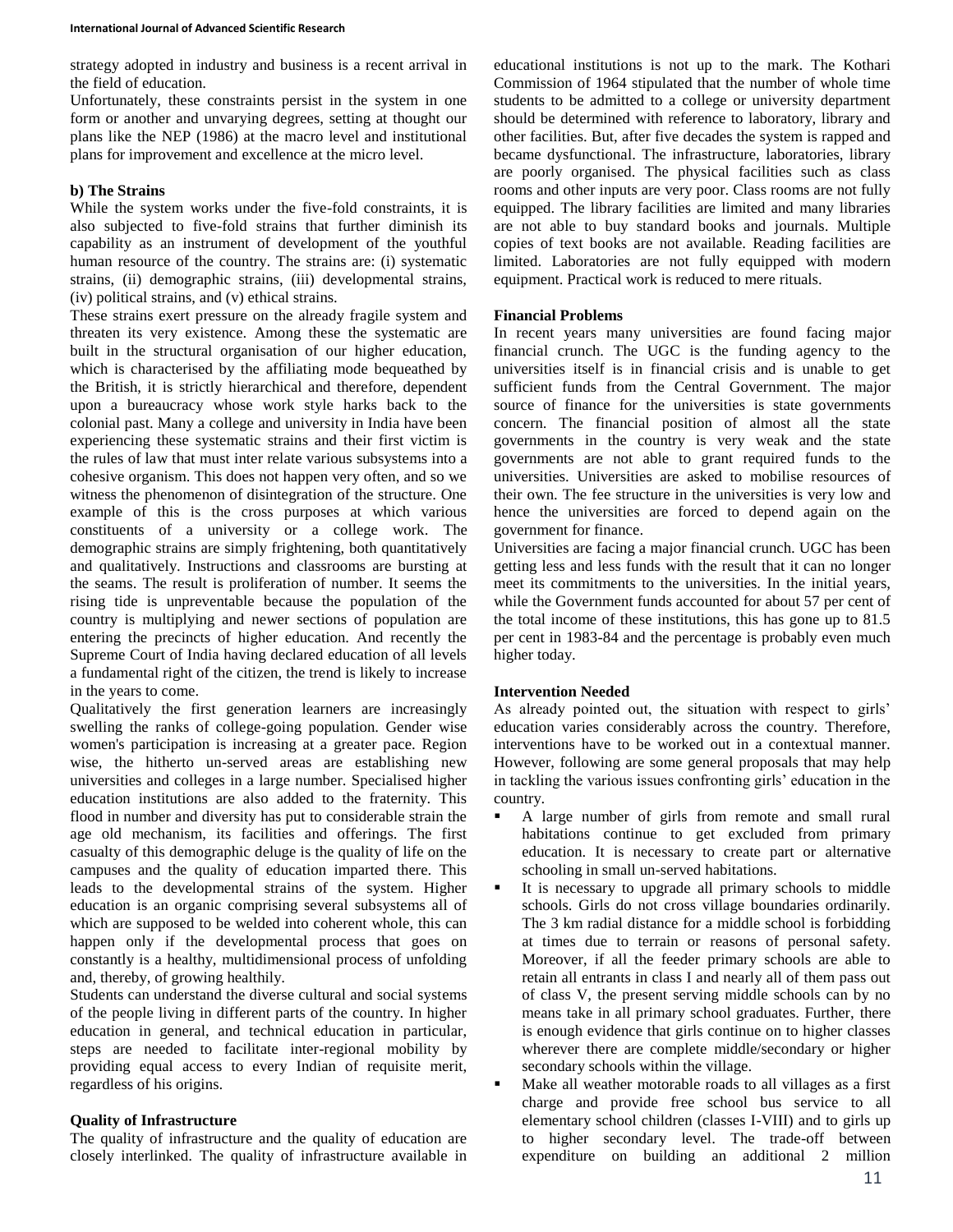classrooms/motorable roads and the large array of the existing incentive schemes needs to be studied.

- Girls' primary-level boarding schools or ashram shalas are needed for scattered populations in forests, deserts, mountains, for instance. Successful experiments of the Madhya Pradesh tribal development block and of LJ need to be studied before taking any major policy decision.
- However, it is of prime importance to open exclusive Balika Vidya Peeths in every block with provision for general and vocational education up to class XII with residential facilities for girls of the villages of the blocks, which do not have middle or a high school. Vocational courses could include modern trades, and among others, elementary teacher's training, training as para health workers, anganwadi workers, preschool teachers, gram sevikas etc.
- The problem of education of Muslim girls needs to be specially addressed. The census could give out figures about their single-year agewise enrolments/participation rates for developing special strategies on a par with other educationally and economically disadvantaged groups.
- The shortage of women teachers poses a major barrier for girls' schooling in rural areas. Four year residential courses for middle-pass rural girls should be designed to prepare women teachers for the elementary stage in all three streams (languages, science, and mathematics, social sciences with pedagogical inputs).
- The potential of distance education is immense and needs to be tapped for educating girls living in difficult areas and the large out-of-school girls' population.
- Schemes like Apni Beti Apna Dhan (Haryana), Rajyalakshmi and Saraswati Yojana of Rajasthan, and similar other attempts to secure the fundamental right to life of girls need to be strengthened and linked to education for long-term effects.
- Wherever Panchayats are even partially functional (even when lacking financial resources) and have taken over their schools, thinks have improved for children's education in general and for girls in particular.
- Articulation and organization of village women around issues of daily survival include their concern for education of their sons and daughters. Mahila mandals/samoohs need to be strengthened and revived as a major plank of rural development and women's empowerment.
- An expanded programme of formal and non-formal vocational training for rural girls in health, employment, etc., needs to be instated. Transition rates for rural girls need improvement both at middle and secondary levels.
- A national programme of strengthening science and maths teaching in all girls' schools along with a scheme to meet shortage of science and maths teachers in girls school needs to be instated. The special focus is to improve access of girls to secondary and technical education in rural areas.
- There is need for adequate MIS on women's education and training and gender-sensitive planning.

#### **Challenges Higher Education in India**

University system is exposed to many challenges, such as political interference, lack of accountability, inadequate funding and general student indiscipline, on and off the university campus. Universities autonomy is grossly misused to suit the interest of some of the key positions or some students

or higher authorities.

Many vice-chancellors are helpless and suffer silently. Cordial relations and greater co-ordination between teaching and nonteaching staff deteriorated leading to malfunctioning of universities. Improved relationship between teaching and nonteaching staff and their relationship with the Vice-Chancellor will take the higher education to great heights otherwise higher education will have silent death.

Today, higher education is facing two major issues. Increased level of competition on one hand and declining resources at the other. The challenge of competition has been reflected in concerns about the degree to which institutions-both public and private, and to some extent, global media networks are penetrating the system of higher education. It is to these challenges that Information and Communication Technology (ICT) appears to be seen as a solution.

The management of the universities play a crucial role in the development of higher education. The main problem in the university administration is the problem of the non-teaching staff. Universities are over burdened with excess non-teaching staff. There is an urgent need to prune the expenditure on nonteaching staff. The upward mobility of the administrative staff from lower division clerk to higher cadre give rise to administrative problems. They lack necessary training and skill required for work.

Thus, many of the academic and non-academic problems mentioned earlier need serious consideration. It may be dealt with by various Commissions and Committees and by individual scholars. However, it is unfortunate to note that the governance of universities, though important and require immediate attention was not taken up by either Government or the UGC.

Most of the universities in India are still functioning with outdated procedures, rules and regulations. In this context, the Education Commission aptly pointed out that "The pattern of university administration in India has not only become obsolete, but has never received that kind of specialised consideration and planning which are needed to design the policies and techniques and practice and machinery for decision-making need, for a forward looking and dynamic economic organization.

#### **Absence of Forward Planning**

The pressure on the university administration has been increasing considerably over the years due to rapid growth in the size of the universities over the last three decades in terms of number of students, courses, teachers, etc. There has been sizeable increase in the volume of work in the administration which was created primarily to monitor the required administrative services to the students and teachers.

Further, long-term planning needs to be given more attention in the universities. States are utilised properly and the schemes executed on time, but also to ensure better services to students and teachers.

### **Lack of Clarity in Duties and Responsibilities**

No specific duties and responsibilities have been assigned to different levels in the hierarchy, viz., Deputy Registrar, Assistant Registrar, Superintendent, Senior Assistant, and Junior Assistant. The duties and responsibilities and the roles of different categories of staff have not been clearly defined and made known to them. As a result, there is no proper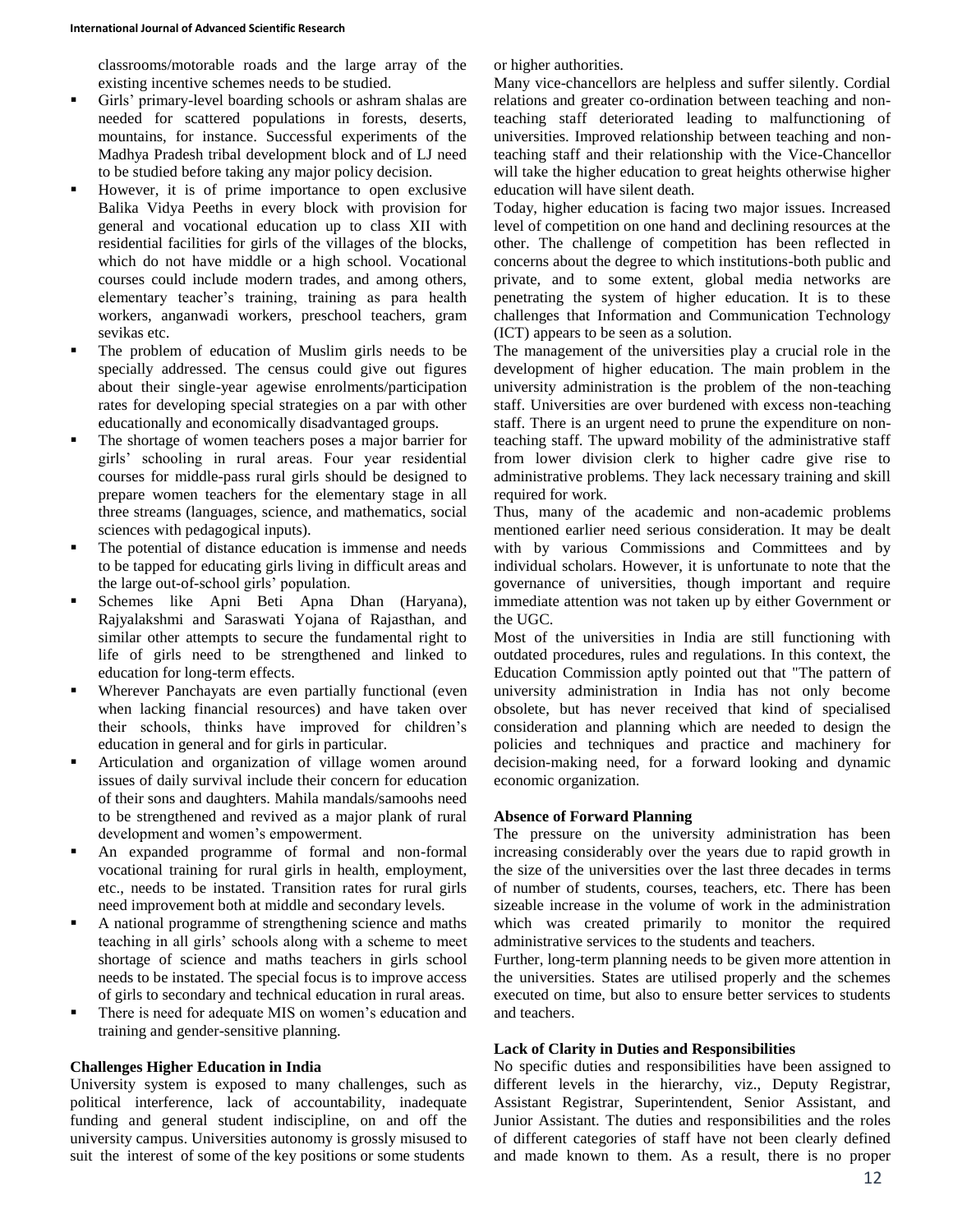distribution of work. Due to inadequate powers and specific responsibility to deal with matters independently at supervisory level, much of the routine work has to be dealt with by senior officers and more often such matters are referred to Vice-Chancellor.

### **Lack of Decision-Making at all Levels**

The entire system of university administration is suffering from lack of decision-making at all levels. The observations on the management process of the universities reveal that there is no specific delegation of authority to the different levels. Consequently, fast decision-making is totally absent at almost all the levels and hence important and routine matters are passed on to the higher officers. While the decentralization which is more necessary for an educational institution is found only on paper, it is the centralization of authority which prevails in practice.

## **Practice of old Methods**

The administrators of the universities have continued to adopt in their functioning and operating the same methods, procedures, rules and regulations which have been in practice for many years. Most of these methods and procedures are no more relevant to the present environment existing in the universities.

## **Faulty Staffing Procedures**

Staffing is selecting and employing, training and developing, and placing and orienting people in favourable and productive work environments. In performing this function, management determines the mental, physical, and emotional requirements of work positions through job analysis, job descriptions, and job specifications and then finds the necessary employees with the personal characteristics - such as abilities, education, training and experience - needed to accomplish the job.

Turning to the methods of training and development of the staff, while some attention is paid in the case of teaching staff, it is completely neglected in the case of non-teaching staff. Most of the universities do not have any job evaluation schemes and whether one works or not, one gets annual increments regularly and also promotion on time-scale basis, particularly in the case of non-teaching staff.

## **Ineffective Leadership**

Leadership stands out as an instrument for bringing stability and control to the university system. But unfortunately, those who are becoming the heads of the institutions are unable to lead the people effectively to the common goal due to lack of knowledge of the skills necessary for a leader.

## **Lack of Motivation and coordination**

The purpose of motivation is to create conditions in which people are willing to work with zeal, initiative, interest and enthusiasm, with a high personal and group moral satisfaction, with a sense of responsibility, loyalty and discipline and with pride and confidence in a most cohesive manner, so that the goals of an organization are achieved effectively. The theory of motivation has undergone many changes in the recent past. Even in India many of the business firms have started using these theories.

## **Personal Management**

Several universities have a large ministerial and class IV Staff which in some cases runs into thousands in strength far exceeds their legitimate work requirements. Universities will be well advised to institute immediate enquires into this aspect of their personnel management and to take steps to restrict further requirements to such positions.

The objectives of personnel management in any organization may be summarized as follows: (1) Effective utilization of human resources in the achievement of organizational goals. (2) Establishment and maintenance of an adequate organizational structure and desirable working relationships among all members of the organization. (3) Securing integration of the individual and informal groups with the organization, and thereby their commitment, involvement and loyalty. (4) Recognition and satisfaction of individual needs and groups goals. (5) Provision of maximum opportunities for individual development and advancement. (6) Maintenance of high morale of human organization. (7) Continuous strengthening and appreciation of human assets.

### **Political Interference**

A major cause of the administrative inefficiency and mismanagement in universities is undoubtedly political interference and the politicization of our campuses. This is a direct result of low political standards set by the country's political parties. The point to be stressed here is that universities can do a lot on their own to improve their internal administration and contain the evil effects of 'politicization'. They should be really serious about it.

### **Academic Council**

Some of the problems which vitiate a university's day to day atmosphere can also arise from the practice of electing members to various university bodies. In determining the composition of the Council it is important to provide representation to all the faculties through Deans of faculties, Head of Departments, Professors, Readers and Lecturers. In the case of affiliating universities the Council should in addition provide representation to Principal of Colleges and College Teachers.

## **Appointment of Vice-Chancellors**

No single matter can affect the working of a university more profoundly than the selection of its Vice-Chancellor. The Vice-Chancellor of a university is its chief academic and executive officer. In a very real sense he is the keeper of the university conscience who must set the highest standards of conduct and performance by personal example and deal firmly with indiscipline or other malpractices. To be equal to his responsibilities he must have the strength of character to resist firmly the many pressures that seek to relax standards of training, scholarship and student behavior.

#### **Status of Higher Education in India**

Since Independence higher education has grown in the country substantially. Now there are approximately 652 universities, 28,000 colleges, within estimated 106 lakh students enrolled in the higher education institutions. Merely increasing the number of higher educated institutions and their enrolment capacity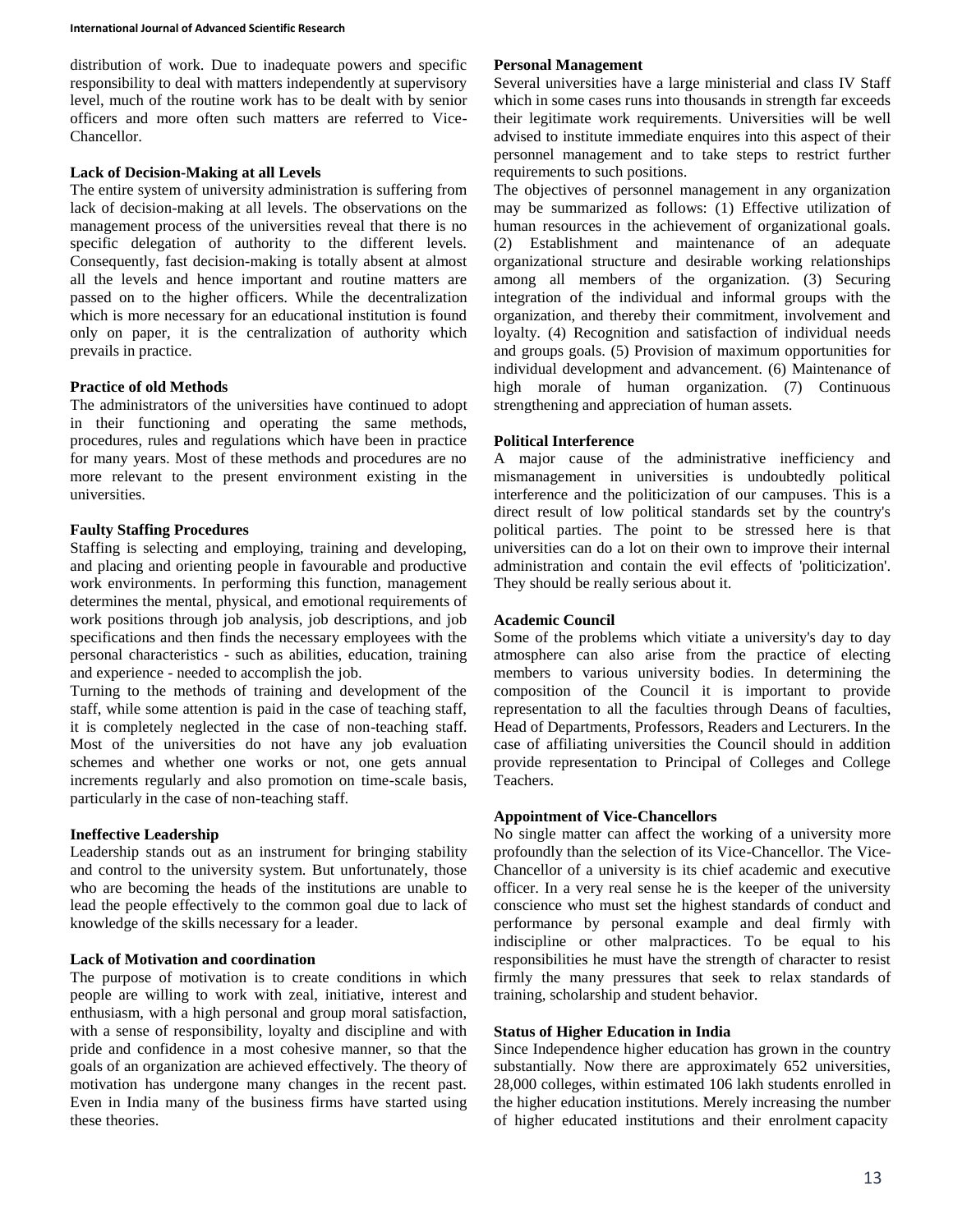will not achieve the national system, its access to those who desire, and equity measures ensuring fait and important treatment of the disadvantaged sections of the society.

Table 1: Distribution of universities & University Level Institution in India

| <b>Type of University</b>                 | India<br>$(As on 17-09-2012)$ | <b>Percentage</b> |
|-------------------------------------------|-------------------------------|-------------------|
| <b>State University</b>                   | 299                           | 46                |
| Private University                        | 140                           | 21                |
| <b>Institution of National Importance</b> | 39                            |                   |
| Deemed University                         | 130                           |                   |
| Central University                        | 44                            |                   |
| Total                                     | 652                           | $\alpha$          |
| $C_{\text{max}}$ . II $C$ $C$             |                               |                   |

*Source:* UGC

The expansion of higher education without maintaining quality in not desirable. The quality is first essential requirement for an institution. It is more so in case of higher education institutions because it is where the youth is shaped. There is a growing concern for quality and those who positively respond to this will survives and prosper. Hence there is a dire need to enhance and maintain quality in our educational institutions. It is in this context of deterioration in quality, that the National Policy on Education, 1986 and the Plan of Action, 1992 spelt out the strategic plans for the education policies, and advocated the establishment of an independent national accredition organization for higher education. To fulfill this need the National Assessment and Accreditation Council (NAAC) was established at Bangalore in 1994 by the university Grants Commission to Assess and Accredit institutions of higher education in the country. It is an external quality Assurance Agency like the higher Education Quality Control Council of the UK and is a member of the International Network of Quality Assurance Agencies in higher Education (INQAAHE).

**Table 2:** Growth of Institutions in the Eleventh Plan

| Category                     | 2006-07 | 2011-12 | <b>Increase</b> | Growth Rate $(\% )$ |  |
|------------------------------|---------|---------|-----------------|---------------------|--|
| <b>Central Institutions</b>  |         |         |                 |                     |  |
| Degree Awarding Institutions | 75      | 138     | 63              | 13.0                |  |
| Colleges                     | 58      | 69      | 11              | 3.5                 |  |
| Diploma Institutions         | 14      | 24      | 10              | 11.4                |  |
| Sub Total                    | 147     | 231     | 84              | 9.5                 |  |
| <b>State Institutions</b>    |         |         |                 |                     |  |
| Degree Awarding Institutions | 253     | 316     | 63              | 4.5                 |  |
| Colleges                     | 9,500   | 13,024  | 3,524           | 6.5                 |  |
| Diploma Institutions         | 2,151   | 3207    | 1,056           | 8.3                 |  |
| Sub Total                    | 11,904  | 16,547  | 4,643           | 6.8                 |  |
| <b>Private Institutions</b>  |         |         |                 |                     |  |
| Degree Awarding Institutions | 80      | 191     | 111             | 19.0                |  |
| Colleges                     | 13,706  | 19,930  | 6,224           | 7.8                 |  |
| Diploma Institutions         | 7,220   | 9,541   | 2,321           | 5.7                 |  |
| Sub Total                    | 21,006  | 29,662  | 8,656           | 7.2                 |  |
| Total                        | 33.057  | 46.446  | 13.383          | 7.0                 |  |

*Source:* MOHRD, UGC

The above table shows about the particulars of "Growth of Institutions in the Eleventh Plan". Growth rate of Central Level Degree awarianing institutions is 13 per cent growth rate of central level colleges is 3.5 per cent and growth rate of central level diploma level diploma institutions is 11.4 per cent, totally subtotal growth rate is 9.5 per cent. While, growth rate of state level degree awarding institutions is 4.5 per cent, growth rate of state level colleges is 6.5 per cent and growth rate of state level diploma institutions is 8.3 per cent growth rate of private level degree awarding institutions is 19 per cent, growth rate of private level colleges is 7.8 per cent, and growth rate of diploma institutions is 5.7 per cent. Finally concluded that above the table central level institutions are high growth rate and then lower growth rate central to state level institutions.

### **Conclusion**

India is today one of the fastest developing countries of the world with the annual growth rate going above 9%. In order to sustain that rate of growth, there is need to increase the number of institutes and also the quality of higher education in India. In India after independence, there has been tremendous increase in institutions of higher learning in all disciplines. But with the quantitative growth has it been able to attend to the core issue of quality. To reach and achieve the future requirements there is an urgent need to relook at the Financial Resource. With the advent of globalization the character of higher education is set of change. Higher education to be meaningful and productive must have avenues for excellence to flourish and develop. There will be a premium on quality with bench making of programmes assuming importance. The impact of technologies will progressively increase.

In India after independence, there has been tremendous increase in institutions of higher learning in all disciplines. But with the quantitative growth has it been able to attend to the core issue of quality. India is today one of the fastest developing countries of the world with the annual growth rate going above 9%. In order to sustain that rate of growth, there is need to increase the number of institutes and also the quality of higher education in India. To reach and achieve the future requirements there is an urgent need to relook at the Financial Resource. With the advent of globalization the character of higher education is set of change. Higher education to be meaningful and productive must have avenues for excellence to flourish and develop. There will be a premium on quality with bench making of programmes assuming importance. The impact of technologies will progressively increase. So Indian universities need to look and a head and prepare themselves for far reaching changes. Unless the quality aspect is not taken care